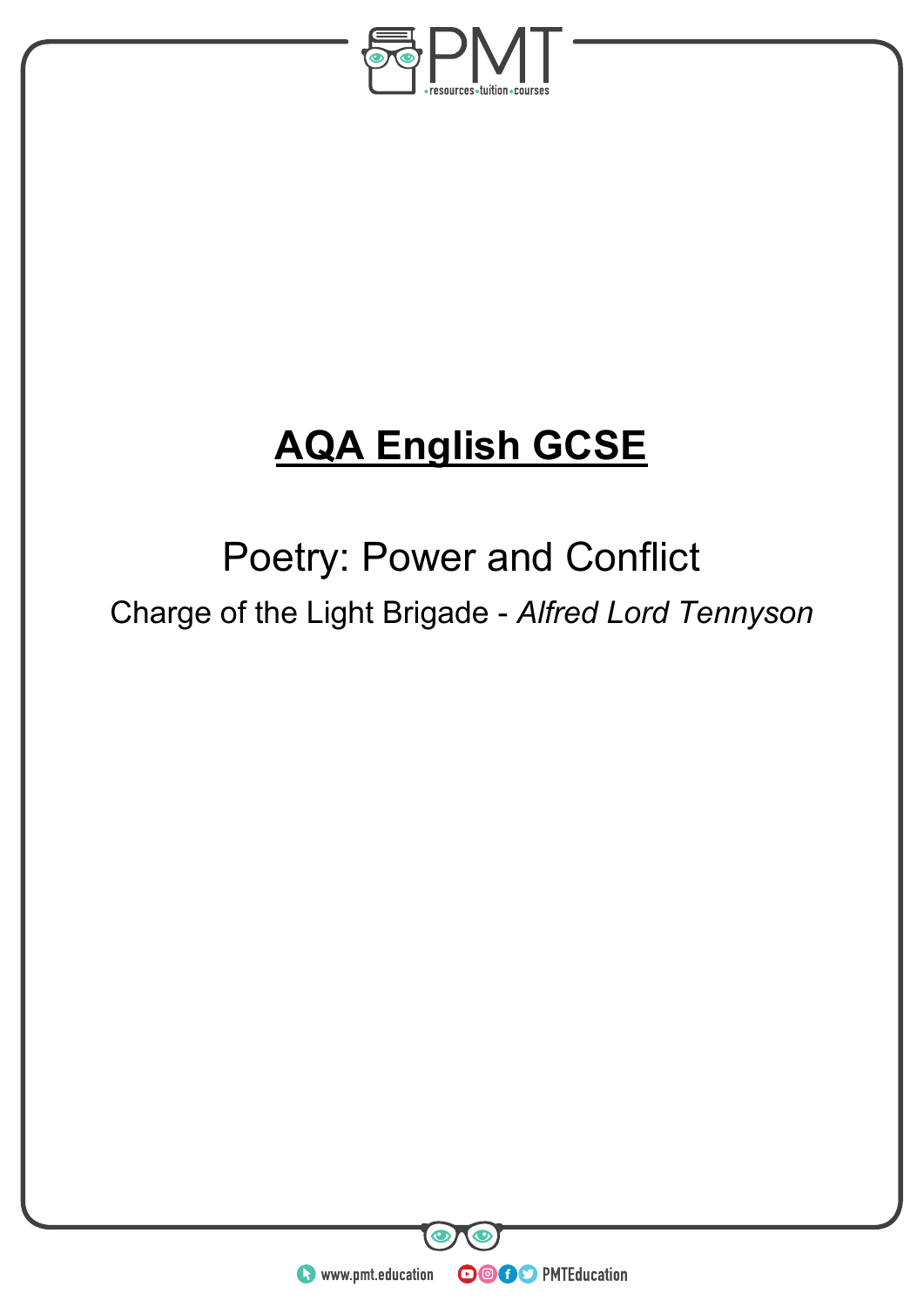

# **THE CHARGE OF THE LIGHT BRIGADE**

Alfred, Lord Tennyson

#### **Brief Summary**

A large brigade of soldiers are commanded to march to their deaths. They charge heroically but few remain as they retreat.

### **Synopsis**

- Light brigade charging through a valley after being ordered to charge the Russian guns
- Had received an order and were unable to dispute it
- $\bullet$  There had been a mistake in the order it was a "blunder"
- Surrounded by cannons and artillery fire
- Big heroic battle bayonets ("sabres") versus guns
- Come back from the battle but many soldiers left behind dead
- Surrounded again as they retreat

#### **Summary**

**Context** - The poem explores the traditional idea of patriotism and honour through the voice of the poet laureate who would have to be moderate in their writing. Structure - Enjambment and caesura are used frequently to quicken the pace of the poem to mirror the chaos and panic of war. Language - Metaphors and euphemisms are used to show how the brutality of the situation remains unacknowledged. Key Points - The poem begins in media res which adds to the tense atmosphere created.

• Tennyson instructs the reader to remember, honour and glorify the "noble six hundred"

#### **Context**

#### **Alfred, Lord Tennyson (1850-1892)**

Tennyson had an unhappy childhood caused by his abusive father who left his mother and her children fearful for their safety. He did, however, receive a good education through his middle class family and rich relatives who allowed him to attend excellent grammar schools. After a period of experiencing intense poverty, Tennyson was given the role of poet laureate. In this position, he was duty bound to glorify war to the British public to defend the positions of the aristocracy.

#### **The Crimean War**

Initially this was a conflict between Russia and the Ottomen empire however, eventually France and Britain got involved to prevent Russian expansion. This was unpopular with the British public who saw it as unnecessary and as this was the most well documented war at the time, they were aware of the mistakes made. The light brigade were often members of the lower class who were lightly armoured and on horseback.

**OOOO** PMTEducation

**WWW.pmt.education**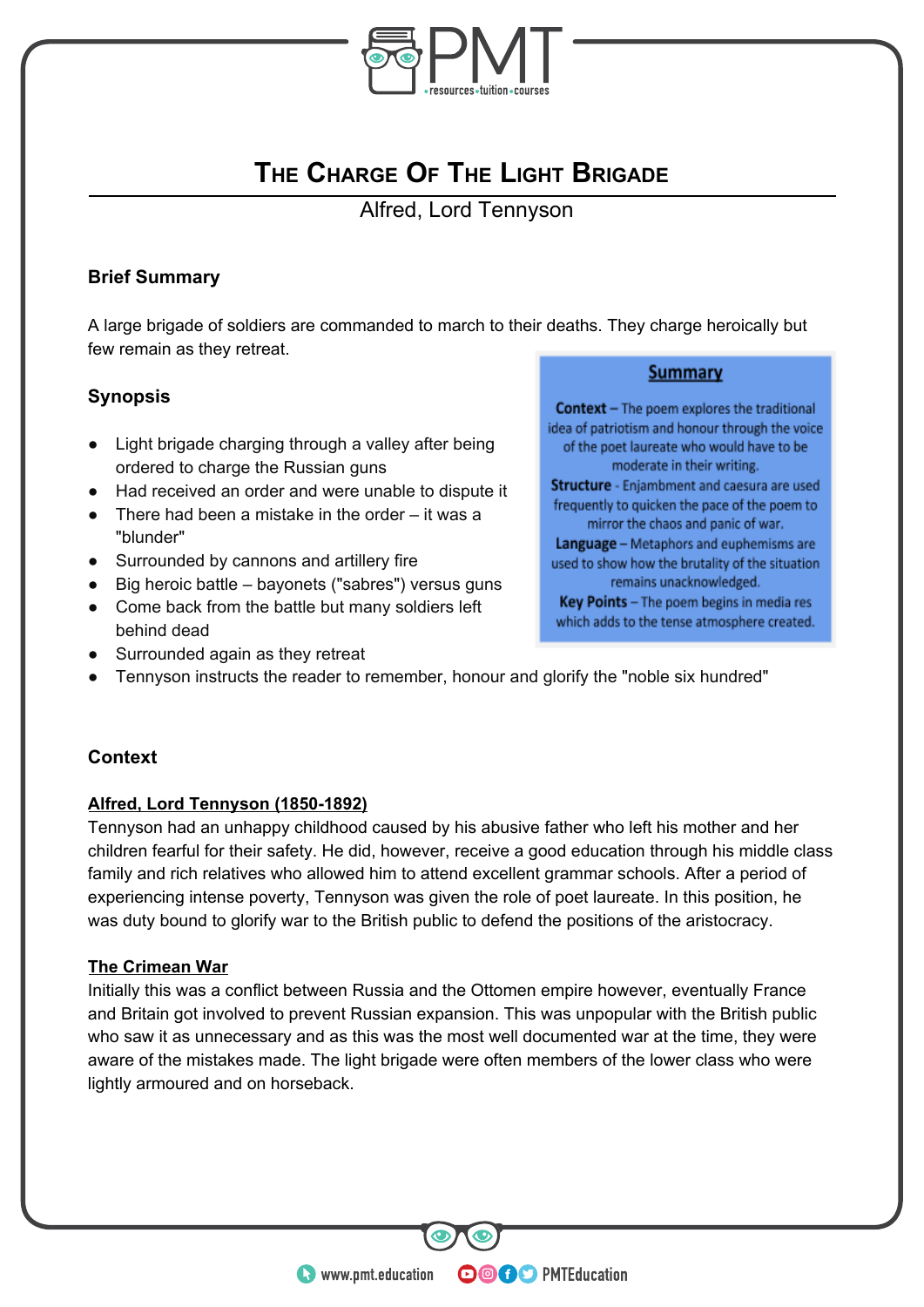

# **The Charge of the Light Brigade**

*Repetition of distance emphasises how far they have to go and creates a sense of their exposure and vulnerability.*

*Reported speech shows the sense of duty to their leaders.*

This foreshadows the military mistake about to occur.

This repetition emphasises the harsh military machinery surrounding them.

The fricatives and sibilance used in this emphatic repetition highlight the brutality of the situation.

Half a league, half a league, Half a league onward, All in the valley of Death Rode the six hundred. 'Forward, the Light Brigade! Charge for the guns!' he said: Into the valley of Death Rode the six hundred.

'Forward, the Light Brigade!' Was there a man dismay'd? Not tho' the soldier knew Some one had blunder'd: Theirs not to make reply, Theirs not to reason why, Theirs but to do and die: Into the valley of Death Rode the six hundred.

Cannon to right of them, Cannon to left of them, Cannon in front of them Volley'd and thunder'd; Storm'd at with shot and shell, Boldly they rode and well, Into the jaws of Death,

Into the mouth of Hell Rode the six hundred.

Flash'd all their sabres bare, Flash'd as they turn'd in air Sabring the gunners there, Charging an army, while All the world wonder'd: Plunged in the battery-smoke Right thro' the line they broke; Cossack and Russian Reel'd from the sabre-stroke Shatter'd and sunder'd. Then they rode back, but not Not the six hundred.

Cannon to right of them, Cannon to left of them,

*This number is repeated throughout the poem to emphasise the number of lives lost.*

This rhetorical question implies that there is some doubt in the soldier's minds

A biblical allusion creates a grand sense of scale as well as foreshadowing death.

This use of sibilance creates a sinister tone, increasing the aggressive tone of the violence being described.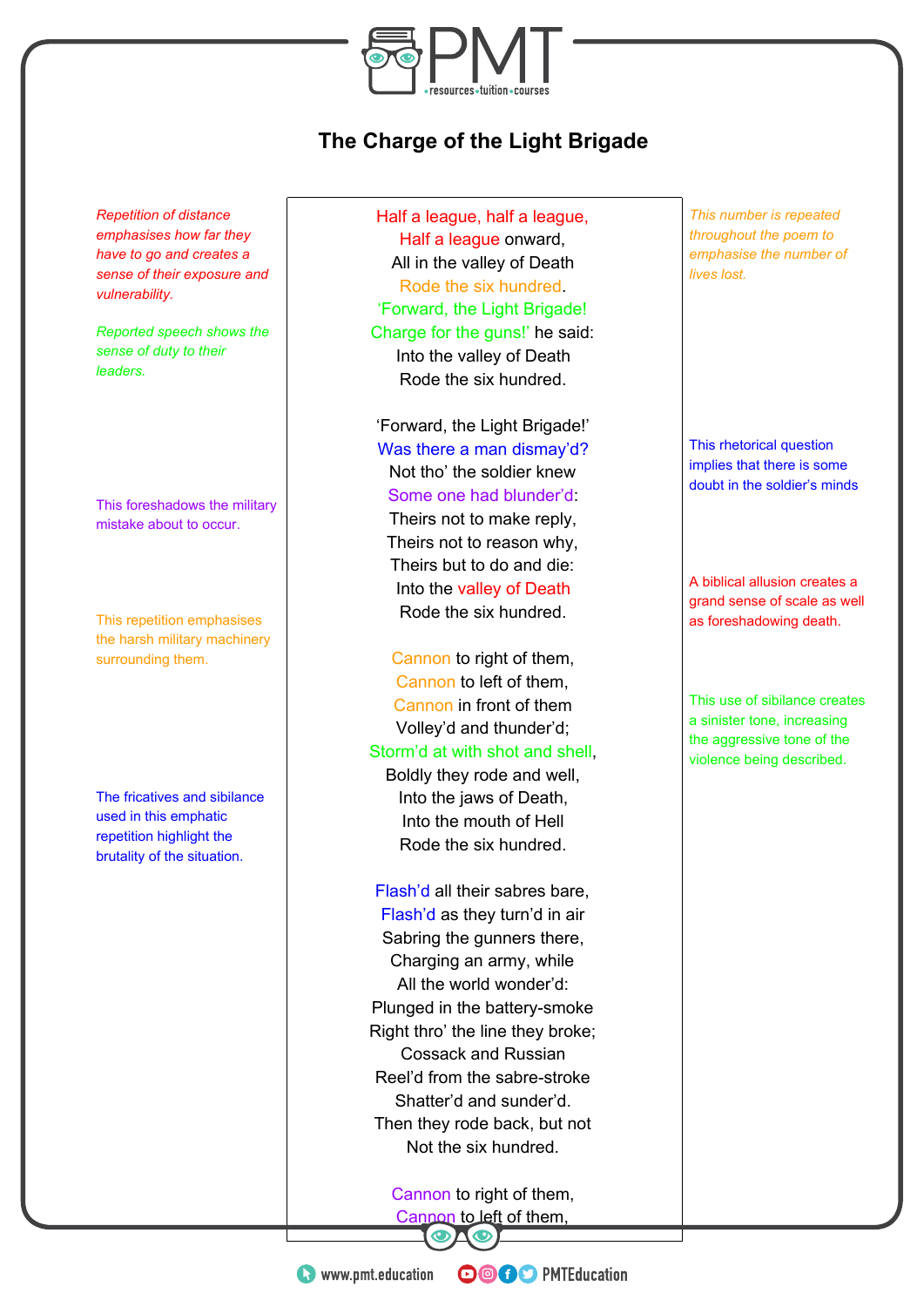

Cannon behind them Volley'd and thunder'd; Storm'd at with shot and shell, While horse and hero fell, They that had fought so well Came thro' the jaws of Death Back from the mouth of Hell, All that was left of them, Left of six hundred.

When can their glory fade?

O the wild charge they made! All the world wonder'd. Honour the charge they made! Honour the Light Brigade, Noble six hundred!

This is again repeated to emphasise the harsh, mechanical nature of war.

This shows how the poem is glorifying war

This rhetorical question alludes to the poem being a piece of propaganda

The use of an imperative closes the poem with the intention of glorifying the soldiers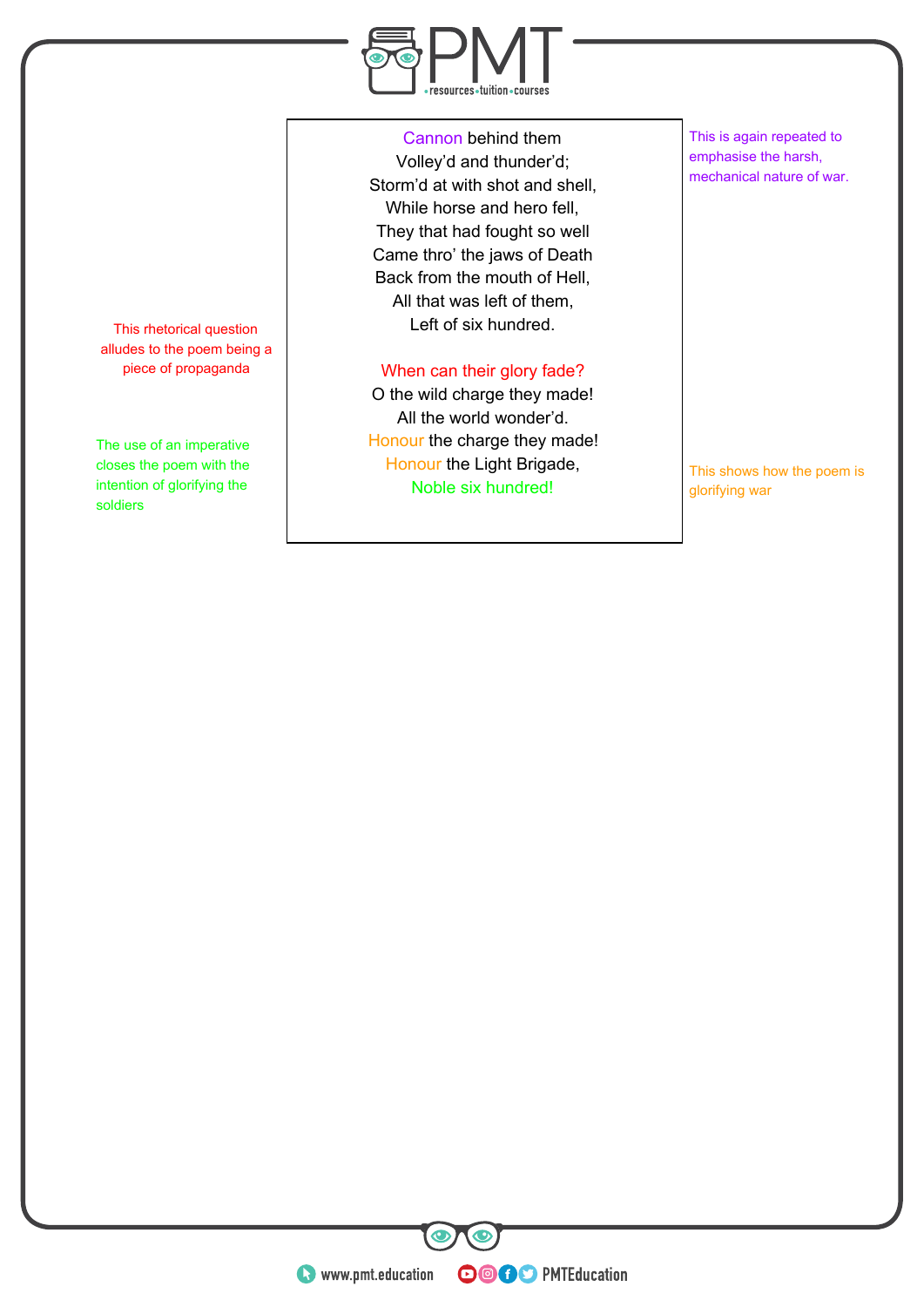

## **The opening**

#### **In medias res**

The unprepared listener is thrust into the action with the **repetition** of *"Half a league"*. This establishes a **tense atmosphere** from the onset which causes the listener to view the poem through the lens of threat and risk.

"In the valley of death // Rode the six hundred "

#### **"Charge of the Light Brigade"**

The poem is representative of a literal charge which is reflected in the title. The light brigade charged at a stationary Russian cavalry who only has to stand and shoot which could be representative of the power imbalance between the two. *"Charge"* has a double meaning which could be interpreted as Tennyson charging the leaders of his country with the deaths of so many people.

> Half a league, half a league, Half a league onward, All in the valley of Death Rode the six hundred. 'Forward, the Light Brigade! Charge for the guns!' he said: Into the valley of Death Rode the six hundred.

The repetition of *"half a league"* reflects the pounding feet of a charge, and also reflects the pack mentality of a group of people charging.

#### **Structure and form**

#### Ballad form

This poem takes on the form of a **ballad** which is a historic poetry form used to **commemorate a story** for future generations to hear. This poem fits this purpose and acts to **memorialise** the people who were killed.

#### Dactylic dimeter

Tennyson uses **dactylic dimeter** (a long syllable followed by two short syllables) to mirror the rhythm of a horse running into battle. This **unrelenting rhythm** implies that the soldiers have no choice but to run into battle or that they are blindly obeying orders. The **meter** could also be interpreted to be used to create satirical humour as it is often seen as a lighthearted rhythm.

#### Rhyme scheme

The rhyme scheme is irregular and there are rhyming couplets between indented lines. The couplets create a sense of inevitability however, chaos is introduced by the irregular rhyme scheme.

**OOOO** PMTEducation

**C** www.pmt.education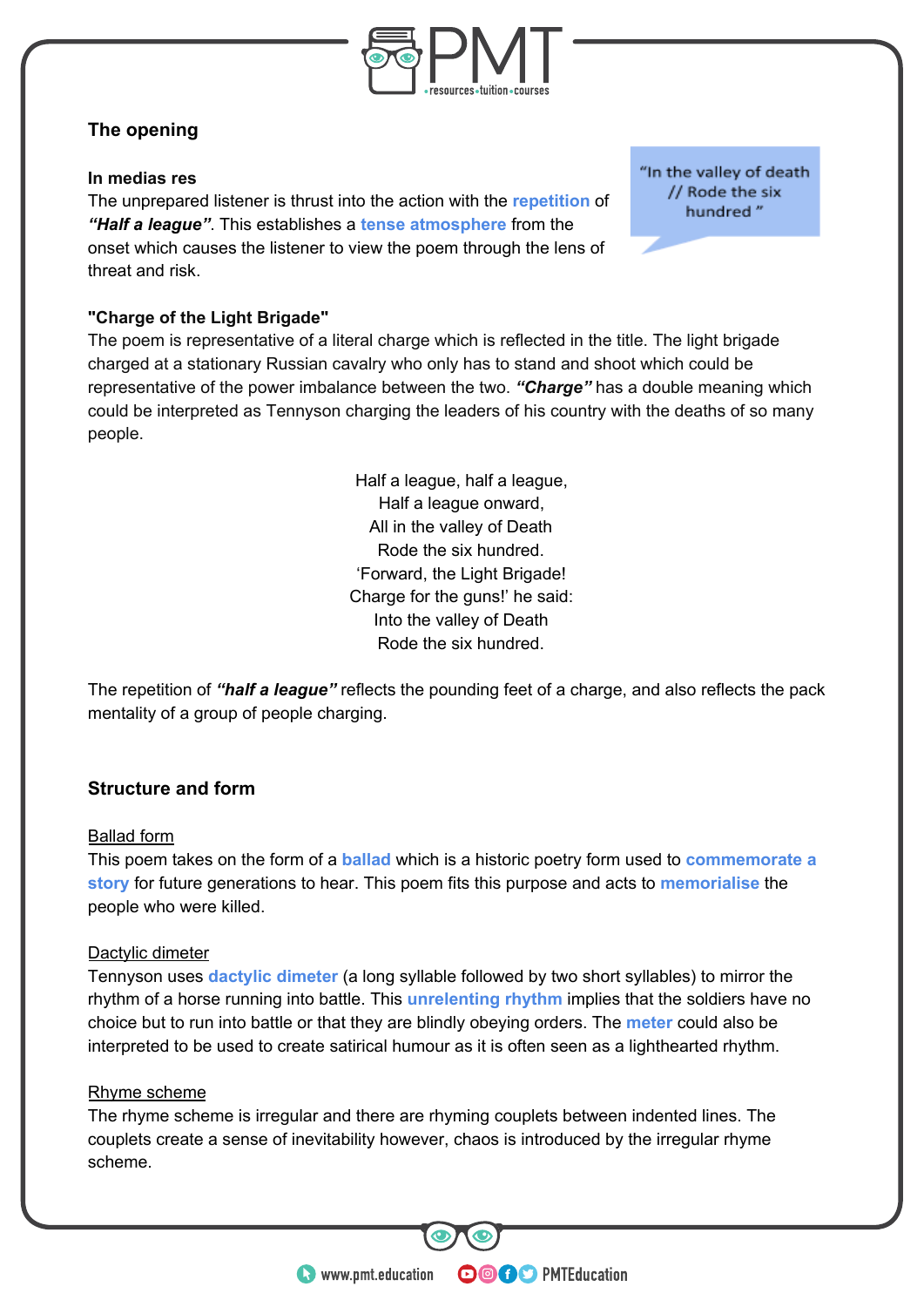

#### **Language**

#### Repetition

The **anaphora** used in *"theirs not to make reply/reason why"..."theirs but to do an die"* reiterates the phrase and the soldiers' obedience (a desirable trait in Victorian England). The **repetition** also highlights the **soldiers' lack of individualism**. The use of **epistrophe** in *"Rode the six hundred"* focuses the listener on the topic of the poem as well as acting as a reprise for the ballad.

#### Euphemisms

In order to soften the impact of the brutal battle, Tennyson uses **euphemisms** instead of explicitly referring to death. He states that *"horse and hero fell"* which is emphasised through his use of **alliteration**. The falling of the soldiers is accompanied by the **falling rhythm of the dactylic dimeter**. In his role as laureate, it was his job to avoid presenting the reality of battle.

#### **Metaphors**

Tennyson's use of **metaphors** creates **negative connotations** for the listener. In *"Jaws of death", "Jaws"* has **claustrophobic connotations**, which imply that the soldiers will be 'eaten up' by or shredded by bullets.

Similarly, the **metaphor** *"Mouth of hell"* creates the impression that there is no escape from the valley once it has been entered. This also alludes to the story of the Roman soldier, Curtius, who rode his horse into the mouth of hell and was killed sacrificially, saving Rome.

#### Symbolism

The phrase *"valley of death"* is a **biblical allusion** from Psalm 23 which refers to the protection provided by God so is highly ironic when used in this context:

### Even though I walk through the valley of the shadow of death, I will fear no evil, for you are *with me; your rod and your staff, they comfort me. -* **PSALM 23**

This could be a criticism by Tennyson of how members of higher ranks should have protected those in the light brigade but they were instead forced to engage in dangerous conflict because of their low status. This phrase can also be considered to **symbolise the inevitability of the tragedy**, the image of a valley implies that the soldiers are penned in and surrounded on all sides by the opposition.

The idea of soldiers returning *"from the mouth of hell"* links to the story of the harrying of hell. Jesus went into hell in order to receive the souls of those who had been condemned there to allow them to achieve salvation. This relates back to the soldiers in that they were sacrificing their own freedom for the freedom of those back at home.

#### **Ambiguity**

Tennyson creates **ambiguity** in *"all the world wondered"* to cause the listener to question if *"wondered"* denotes admiration or doubt.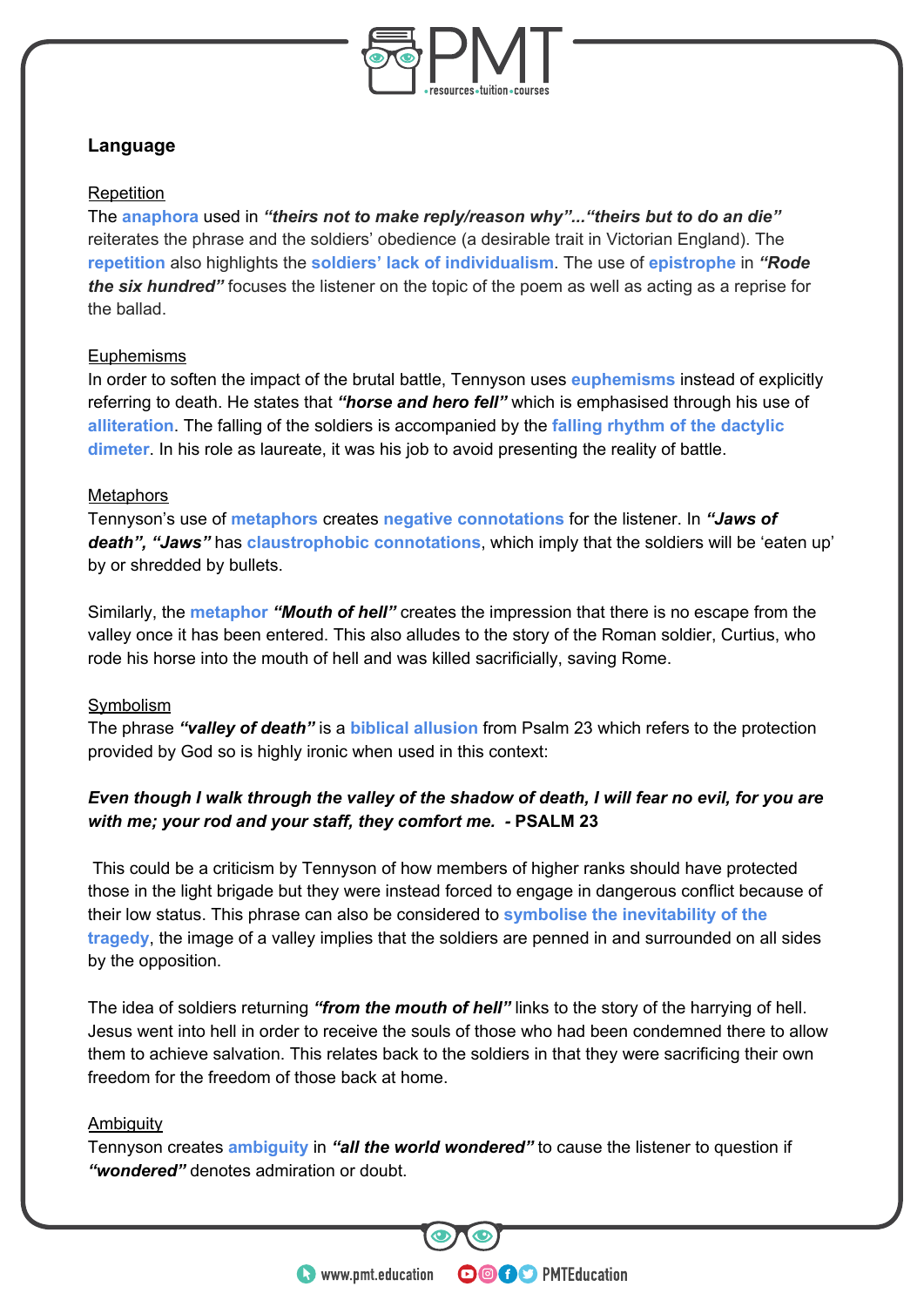

# **Comparisons**

# Bayonet Charge

| <b>Similarities</b> | Both poems criticise the leaders of war, this is explicit in Bayonet charge<br>but more subtle in Charge of the light brigade. There is the implication in<br>both poems that propaganda is a powerful tool in the public attitude to war.                                                                                                                                                                                                                                                                                                                                                                                                                                                                                                                                                                                                                                                  |
|---------------------|---------------------------------------------------------------------------------------------------------------------------------------------------------------------------------------------------------------------------------------------------------------------------------------------------------------------------------------------------------------------------------------------------------------------------------------------------------------------------------------------------------------------------------------------------------------------------------------------------------------------------------------------------------------------------------------------------------------------------------------------------------------------------------------------------------------------------------------------------------------------------------------------|
| <b>Differences</b>  | Charge of the light brigade praises the blind obedience of soldiers in the<br>rhetorical question "When can their glory fade?" whilst in Bayonet<br>charge, the perception of honour is challenged in "In bewilderment then<br>he almost stopped".<br>• Tennyson presents the soldier's bravery in the repetition in "Honour the<br>charge they made!" "Honour the light brigade". Opposingly, Hughes<br>encourages the questioning of war in "King, honour, human dignity,<br>etcetera // Dropped like luxuries in a yelling alarm".<br>The more critical tone of Bayonet charge is reflective of Hughes being<br>$\bullet$<br>relatively unknown when this was published whilst Tennyson was poet<br>laureate, allowing Hughes more freedom.<br>Tennyson uses dactylic dimeter to create a quick pace to glorify the action<br>whereas Hughes presents war as a source of fear and panic. |

#### **Exposure**

| <b>Similarities</b> | Tennyson is critical of military leader's decisions by bluntly declaring<br>"Someone had blundered" and stating "Honour the Light Brigade" at<br>the end rather than their leaders. Owen is similarly negative and creates<br>this effect by depicting the soldiers as isolated in "Worried by silence"<br>which implies that they have been abandoned by the authority that put<br>them there.<br>Both poets repeat phrases to criticise how violence and military mistakes<br>continue to repeat themselves. Tennyson repeats "six hundred" to<br>emphasise the vast number of lives lost as well as "Cannon" to remind the<br>listener that the Light Brigade is surrounded by weaponry. Similarly, Owen<br>repeats "nothing happens" to show that they are being forced to wait in<br>the freezing trenches for no reason. |
|---------------------|--------------------------------------------------------------------------------------------------------------------------------------------------------------------------------------------------------------------------------------------------------------------------------------------------------------------------------------------------------------------------------------------------------------------------------------------------------------------------------------------------------------------------------------------------------------------------------------------------------------------------------------------------------------------------------------------------------------------------------------------------------------------------------------------------------------------------------|
| <b>Differences</b>  | As Tennyson was poet laureate at the time he would not have been able to<br>be outwardly critical of the government hence why the poem contains lexis<br>from the semantic field of propaganda in "glory", "Honour" and "Noble".<br>Owen did not have these restrictions as he was a soldier on the front line at<br>the time of writing it.<br>Tennyson is critical of rash action in his poem which is shown by the brash<br>verb " <b>plunged</b> " whereas Owen detests the waiting in the trenches.                                                                                                                                                                                                                                                                                                                       |

 $\bigcirc$